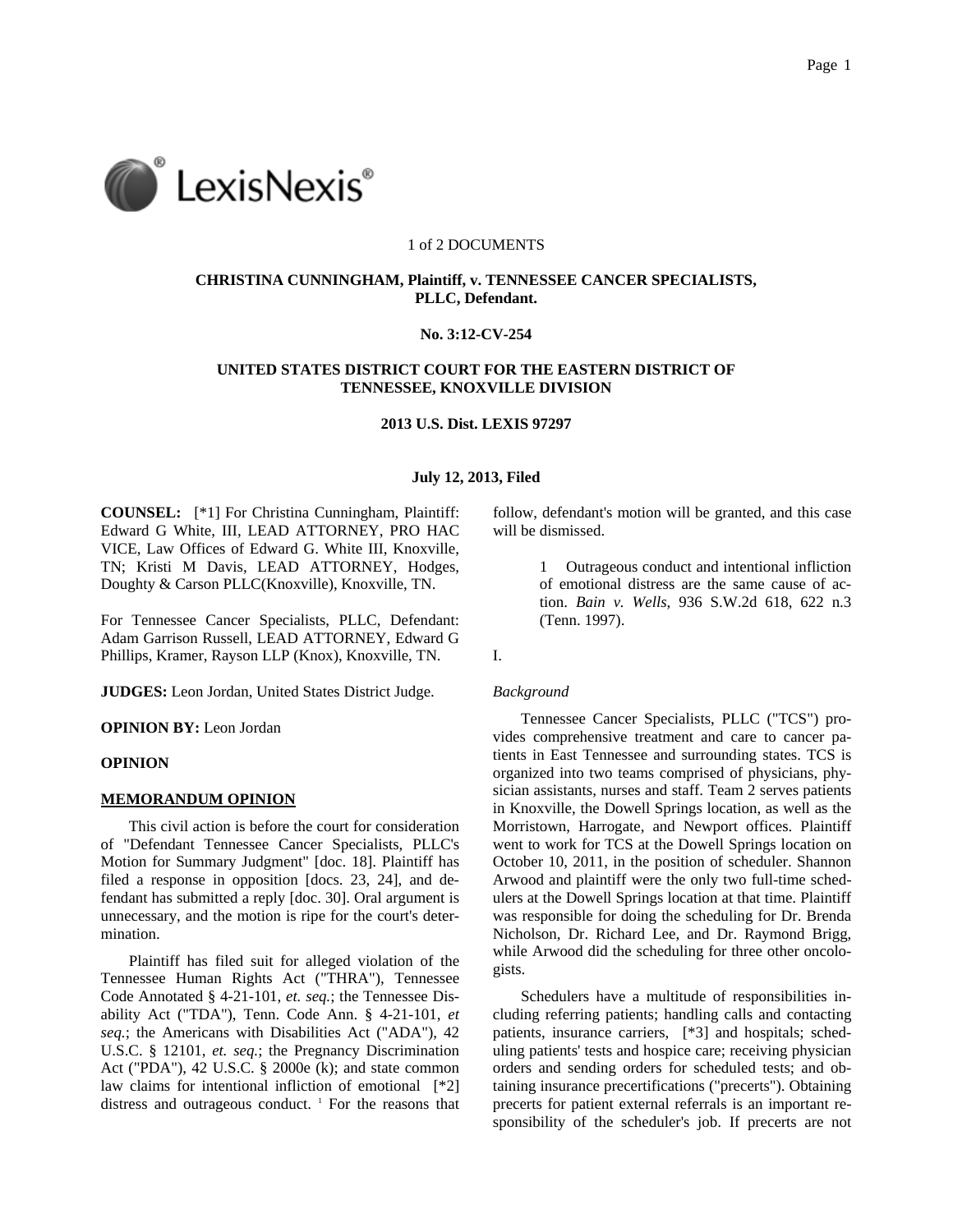timely obtained and forwarded to the third-party provider, the patient can experience delays and the need to reschedule the external referral, all of which can delay the patient's return appointment at TCS.

The scheduler position is complex and detail intensive and is considered critical to patient care. Arwood had responsibility for training plaintiff, and for the first two weeks plaintiff sat with Arwood at her desk learning the multiple facets of the job. After that initial period, plaintiff sat at her own desk located next to Arwood. Training for the scheduler position normally takes about 90 days, but it can take as long as six months to be fully proficient in the job. For the first several weeks of plaintiff's training, she only did scheduling for patients at the Dowell Springs office. After these initial weeks, plaintiff assumed responsibility for scheduling all patients for [\*4] the physicians on her team, no matter the location.

A scheduler needs to be punctual and reliable in attendance, since TCS has limited administrative staff able to handle the scheduling responsibilities on short notice and such staff members have their own job responsibilities. Valerie Gibbs, the Team 2 Operations Manager, states in her declaration that when she interviewed plaintiff she stressed the importance of the scheduler being present regularly and on time. She also told plaintiff that the office is fast paced and the work performed is time and safety sensitive. Plaintiff recalls that they discussed that the office is fast paced.

In early December 2011, plaintiff learned that she was pregnant. On December 2, 2011, plaintiff spoke with Ronda Oellien, the Human Resources Manager at the time about her pregnancy. <sup>2</sup> Plaintiff inquired whether she had to tell anyone or when she had to tell Gibbs, her operations manager about her pregnancy. Oellien told plaintiff that "it was her information to give, it wasn't anybody else's information, and if she wanted to wait until the pregnancy was viable, then that was up to her." Plaintiff testified that she recalls Oellien telling her that most [\*5] people wait until they are three months along in their pregnancy before giving notice, which for plaintiff would have been after her ninety-day probationary period.

> 2 Oellien is no longer employed by TCS. She left her employment with TCS on December 31, 2011, to take another position.

On December 14, 2011, an incident involving the Morristown Diagnostic Center occurred. A precert for one of plaintiff's physicians had not been done for a scan. Plaintiff testified that when she received the call that the precert had not been done, she referred it back to the Morristown office. Plaintiff received a call from Gibbs telling her that she needed to handle the matter. Although plaintiff testified that she misunderstood about the person Gibbs told her to follow up with, the precert was taken care of with the patient and diagnostic center being notified. Plaintiff testified that based upon what Arwood had told her about scheduling done prior to the switch to a new system, she did not think she was responsible for the precert for the Morristown office.

Gibbs states in her declaration that on December 14, 2011, she received a call from Jennifer Brader in the Morristown office complaining that plaintiff [\*6] had been asked to work on an urgent precert for a patient waiting at the Morristown Diagnostic Center. Rather than handling the precert herself, plaintiff referred the center to the Morristown office. Gibbs states that by December 14, plaintiff knew or should have known that she had responsibility for obtaining all precerts for her physicians, no matter what office was involved. According to Gibbs, she called plaintiff and told her to contact Brader to get the information necessary for the precert and admonished plaintiff that she was expected to handle all precerts for her physicians. When Gibbs arrived at the Morristown office, she learned that plaintiff had not called Brader. Gibbs called plaintiff who said she did not know who Brader was but said the precert had been handled.

The following day, December 15, plaintiff was in the lunch room complaining about Gibbs hurting her feelings because Gibbs insinuated that plaintiff was trying to push work off onto other people. Gibbs states in her declaration that a co-worker informed her that plaintiff had been complaining about her in the lunch room and also that plaintiff was pregnant. Gibbs also states that she had heard comments from [\*7] plaintiff's co-workers that plaintiff was complaining a lot and this was disruptive and also that she had heard a rumor that plaintiff was pregnant.

Further, Gibbs states that after receiving this information, she contacted Dr. Nicholson about counseling plaintiff concerning the precert incident with the Morristown office and the rumor regarding plaintiff's being pregnant. In her declaration, Dr. Nicholson states that she thought they needed to know if plaintiff was pregnant so they could plan for the hiring and training of someone to cover plaintiff's position while she was on leave. The scheduler position could not be left unfilled for an extended maternity leave and the position cannot be filled by a temporary employee. So, Dr. Nicholson agreed that Gibbs should ask plaintiff if she was in fact pregnant.

Plaintiff testified that Gibbs called her into her office and reprimanded her for her conduct the day before and for complaining about Gibbs to a co-worker. Gibbs then asked when plaintiff was going to tell her she was pregnant. Plaintiff made hand-written notes of what she says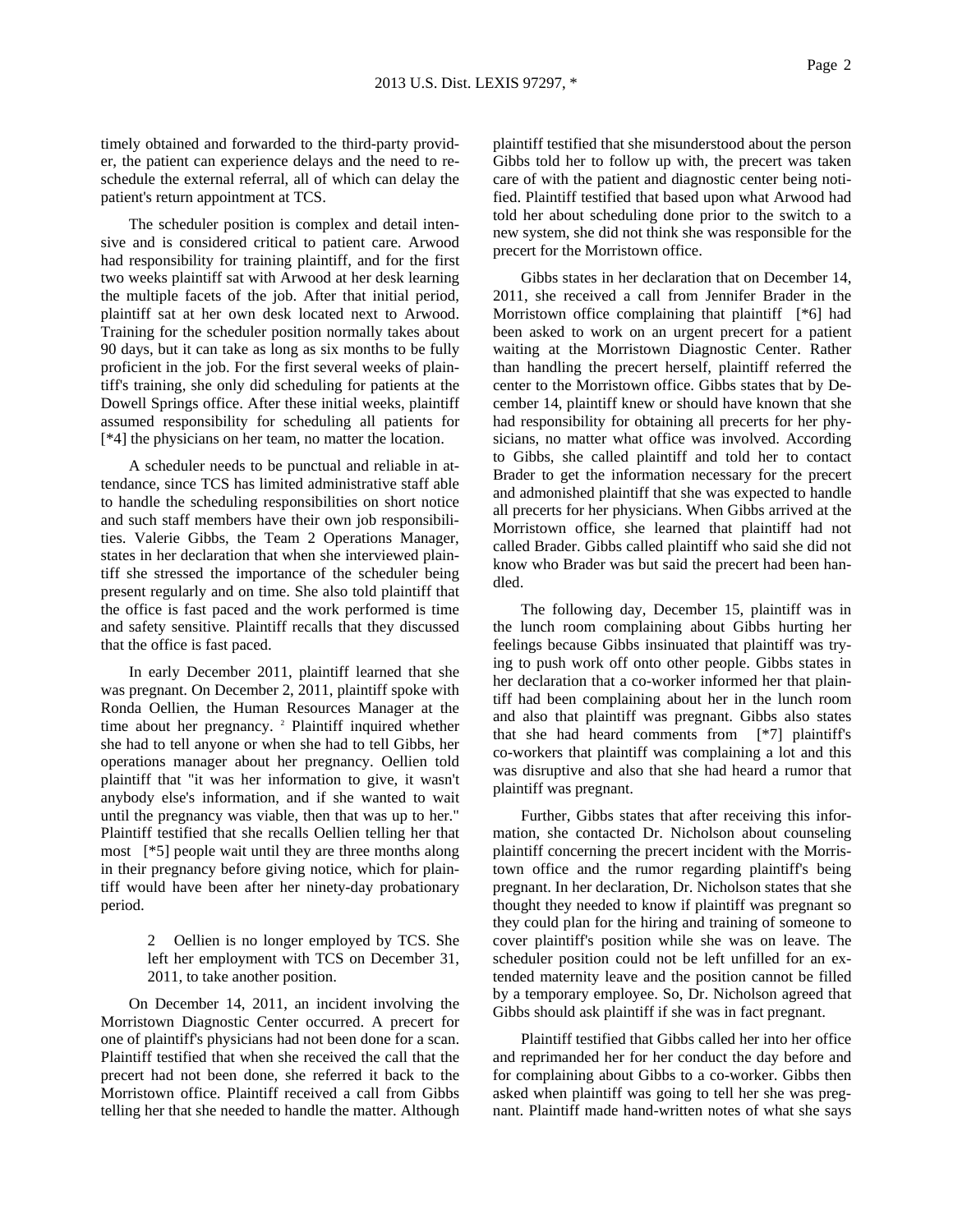occurred in the meeting. They reflect that when the incident from December 14 was discussed, plaintiff [\*8] explained that she was doing what the person who trained her had said to do. Gibbs told plaintiff that in the future she would be responsible for all scheduling and she was not to refer it back to someone else. Plaintiff said that she was fine with this but taken aback by Gibb's demeaning tone. Gibbs continued to belittle her bringing up "issues" other co-workers had with her and called plaintiff a "Debbie downer." Then according to plaintiff, Gibbs took a "very affronted body language pose" and asked why plaintiff had not told her she was pregnant. Plaintiff notes that Gibbs did not give her a chance to answer and asked about when plaintiff was going to tell her and how far along she was. Plaintiff told Gibbs that she was advised by HR [Oellien] to wait until after the first doctor's appointment to be sure the pregnancy was viable and that she would not miscarry, which would be after plaintiff's 90 day probationary period. Plaintiffs notes reflect that Gibbs said plaintiff's pregnancy issue had caused her a problem and that she would be interviewing for someone to fill the full-time position, and plaintiff would be moved to a floater position. Also according to plaintiff's notes, [\*9] Gibbs told her Oellien had informed her incorrectly about procedure. Gibbs also said plaintiff would be considered for future scheduling positions when she was more reliable for the company.

In her declaration, Gibbs states that she met with plaintiff on the afternoon of December 15 to counsel her about the importance of her job responsibilities and advise her that complaining about Gibbs to other TCS employees was inappropriate. Gibbs did ask plaintiff when she was going to tell her about the pregnancy, and plaintiff told her she had not been to a doctor yet. Gibbs states that she disagreed with Oellien's advice about waiting to tell about the pregnancy because of the critical nature of plaintiff's job. Gibbs informed plaintiff that she would be hiring someone for the full-time scheduling position and cross train plaintiff as a floater, but she would consider plaintiff in the future for a scheduling position if one became available. Gibbs prepared a counseling memorandum concerning the meeting and asked plaintiff to return the original with her signature. The last paragraph of the memorandum states:

> I told her that when I hired her I explained that we had difficulty with covering the [\*10] schedule and that I needed someone dependable. I told her that I would be hiring someone for the full time scheduling position and that we would use her as a floater. I told her that she may be considered in the future for a scheduling position if one came available.

After the meeting with Gibbs, plaintiff called Oellien and left a voice mail message, saying she was very upset about the situation and asked "if this was normal practice."

Plaintiff testified that Oellien returned the call that evening and said she had spoken with Scott Hitch, the Chief Executive Officer of TCS, and "that that is not normal practice" and that Oellien and Hitch would meet with her. Oellien testified that plaintiff called her on her cell phone about 7:00 p.m. the evening of the meeting with Gibbs. During the conversation plaintiff was "completely flustered, frustrated, [and] mad" according to Oellien and she had been crying. Plaintiff relayed to Oellien what had occurred in the meeting with Gibbs. When the call ended, Oellien immediately called Hitch.

In her conversation with Hitch, Oellien expressed her concern that she had not been part of the reprimand since she was supposed to participate in such actions. [\*11] She also expressed her concern about Gibbs's "badgering [plaintiff] regarding her pregnancy" and the comments made about plaintiff's pregnancy. According to Oellien, Hitch said "I can't believe that" and promised to look into the matter further.

Hitch stated in his declaration that he knew Oellien and Gibbs did not get along, but he agreed with Oellien that plaintiff's complaint needed to be addressed. On December 16, 2011, Hitch contacted Dr. Nicholson and informed her about plaintiff's complaint and Gibbs's reaction to plaintiff's pregnancy. He also contacted TCS's attorney.

Later the same day, Hitch, Dr. Nicholson, and Gibbs met with TCS's legal counsel. The decision was made that plaintiff would remain in her position. When TCS management received plaintiff's due date, TCS would hire a new employee who would be trained and have experience to cover for plaintiff while she was on maternity leave. Plaintiff would be returned to her scheduling position upon her return from maternity leave. It was further decided that Dr. Nicholson and Gibbs would meet with plaintiff so that Dr. Nicholson could correct some of Gibbs's statements. Dr. Nicholson would also inform plaintiff that TCS supports [\*12] its pregnant employees, confirm that plaintiff would be given maternity leave, and assure plaintiff that she would not be removed from her scheduling position.

Plaintiff testified that on December 16, 2011, Gibbs approached her and told her she needed to return the original memorandum Gibbs had given her the day before. Plaintiff told Gibbs that she had been advised not to sign it or not to give it back to her, one of the two, although she could not remember which. Plaintiff stated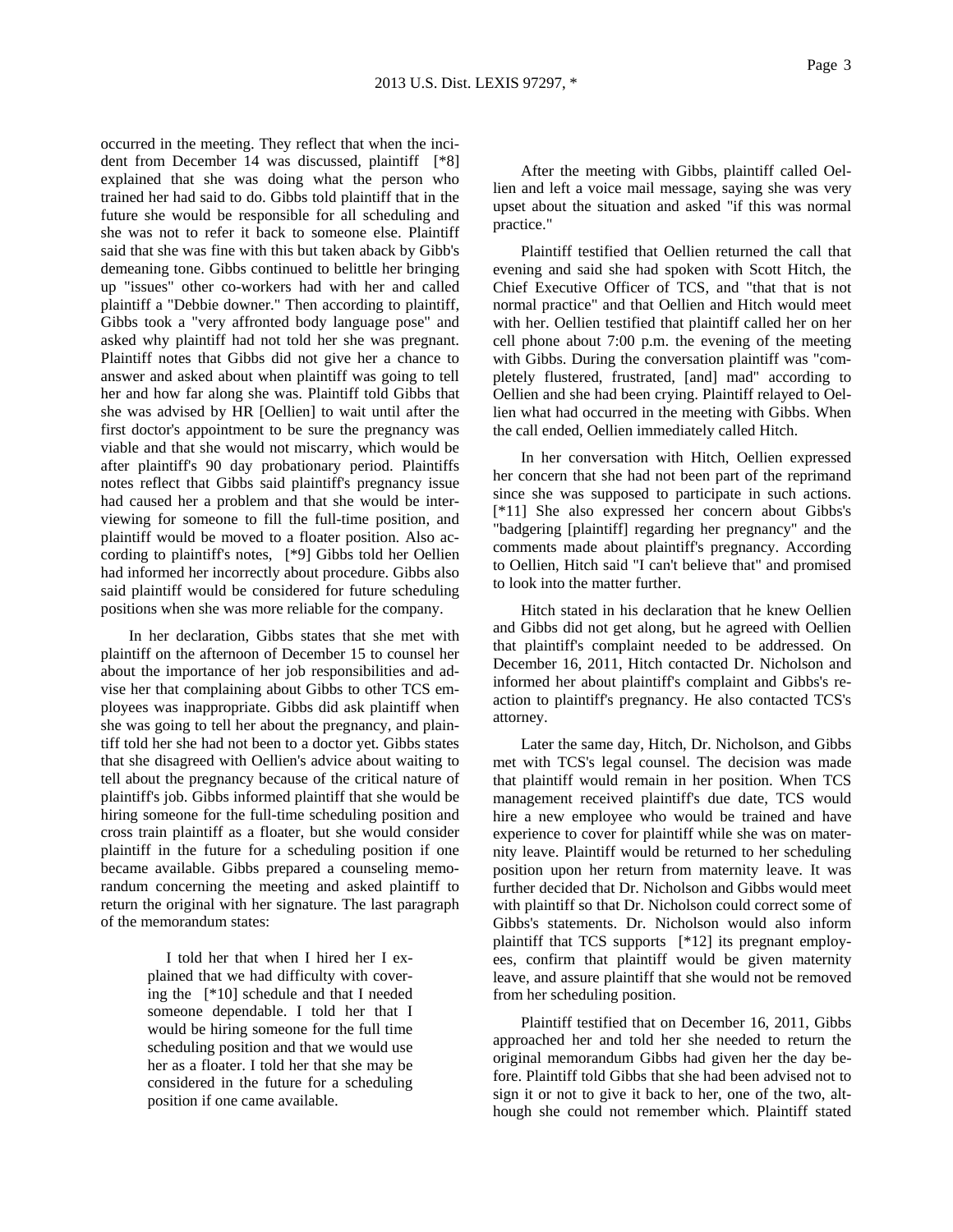that Gibbs told her she had done nothing wrong, and plaintiff told her she did not want to talk about it because it upset her. Plaintiff further testified that Gibbs was talking to her in the hallway where patients were present and she was embarrassed because Gibbs was "borderline yelling at me." When asked in her deposition, plaintiff denied that she walked out of Gibbs's office because she did not want to speak to Gibbs.

On December 19, 2011, plaintiff called Oellien to tell her that she was having a panic attack because of the way Gibbs was treating her. Oellien put plaintiff on hold while she spoke with Hitch who agreed that if plaintiff was feeling that way she should go home and to have Oellien let Gibbs [\*13] know. Oellien testified that she emailed Gibbs and told her about plaintiff's leaving. Gibbs responded that in the future an employee needed to be referred to her and she would handle such matters.

On December 21, 2011, plaintiff met with Dr. Nicholson and Gibbs, and the meeting was followed up with a memorandum, which was given to plaintiff. Dr. Nicholson took contemporaneous notes of the meeting. Plaintiff and Gibbs agree that the memorandum accurately reflects what was discussed at the meeting. Dr. Nicholson and Gibbs explained to plaintiff the critical nature of her scheduling position and that having the position filled at all times is imperative. They told plaintiff that to ensure coverage of her position, they would begin to cross-train her and a new hire so there would be adequate coverage while she was out on maternity leave. Dr. Nicholson and Gibbs emphasized that TCS does not discriminate against its pregnant employees, and told plaintiff she would receive her full maternity leave. They stated further that TCS has always supported its pregnant employees and that TCS would be supportive of plaintiff as well. Dr. Nicholson and Gibbs also told plaintiff that their concern was [\*14] not that she was going to be out sick during her pregnancy but that they could not have her job unfilled for up to three months, and the position cannot be filled with a temporary employee.

Also at the December 21 meeting, Dr. Nicholson and Gibbs addressed the issues that had arisen recently between plaintiff and Gibbs and a recent incident when plaintiff had been late to work. They reminded plaintiff that her direct report was Gibbs, a fact which was not a change but a clarification of the proper chain of command. They also provided plaintiff with Gibbs's phone number.

Gibbs sent plaintiff an email on January 3, 2012, regarding scheduling errors and three precerts that plaintiff had not completed for tests that had been scheduled. Plaintiff admitted in her deposition that she mistakenly scheduled a bone scan instead of a bone density test that had been ordered by Dr. Nicholson. As a result, the patient received a charge for a procedure that was not ordered. Plaintiff also admitted that she scheduled a CT of the cervical spine when Dr. Nicholson had ordered a CT of the sacral spine. On January 6, 2012, Gibbs received an email from Dr. Nicholson's nurse, April McGlothin, regarding hospice [\*15] care that had been ordered by Dr. Lee, one of plaintiff's assigned physicians, that had not been placed by plaintiff. In the email, McGlothin and Dr. Lee requested that all scheduling for the Harrogate office be returned to that office.

On January 12, 2012, Gibbs and Dr. Nicholson met with plaintiff concerning the numerous errors that had as of that date impacted the care of at least ten patients. The meeting was memorialized in a memorandum. Plaintiff admits that other than the three precerts referenced in memorandum and the January 3 memorandum, the information included is correct. Also at the meeting, Dr. Nicholson and Gibbs told plaintiff that they were implementing a new 90-day probationary period because it was clear she needed additional training. They offered to give plaintiff support and assistance but encouraged her to seek help from her coworkers when she had questions.

Plaintiff states that she admits to making some mistakes. She testified that she was in a catch-22 because her coworkers were giving her the cold shoulder and not helping her and when she sought help from the doctors or nurse practitioner, she was reprimanded by Gibbs. Plaintiff also stated that she was not [\*16] fully trained in some areas such as scheduling patients for hospice care.

The day following the January 12 counseling meeting with Dr. Nicholson and Gibbs, Friday, January 13, 2012, plaintiff did not timely obtain two precerts for scans she had scheduled for the following Monday. Arwood stayed late and sent an email at 7:15 p.m. to Gibbs informing her of the situation and expressing her frustration with the circumstances. Only one precert could be obtained, so the scan for the other patient had to be rescheduled. Plaintiff testified that she started the precerts and that Amy was going to finish them because plaintiff had to leave early. Plaintiff said she was confused about the scans and also that the system was down. Plaintiff conceded that it was technically her fault that her coworkers had to stay late on Friday night to resolve the problem. On Monday, January 16, 2012, Gibbs met with plaintiff and Arwood concerning Arwood's email and what had occurred the Friday before. Arwood told plaintiff that she should not have scheduled appointments on Friday for the following Monday with the existing difficulties in obtaining precerts. Plaintiff admits this was a valid point. Gibbs also explained [\*17] to plaintiff that Amy was not her backup; Arwood was her backup.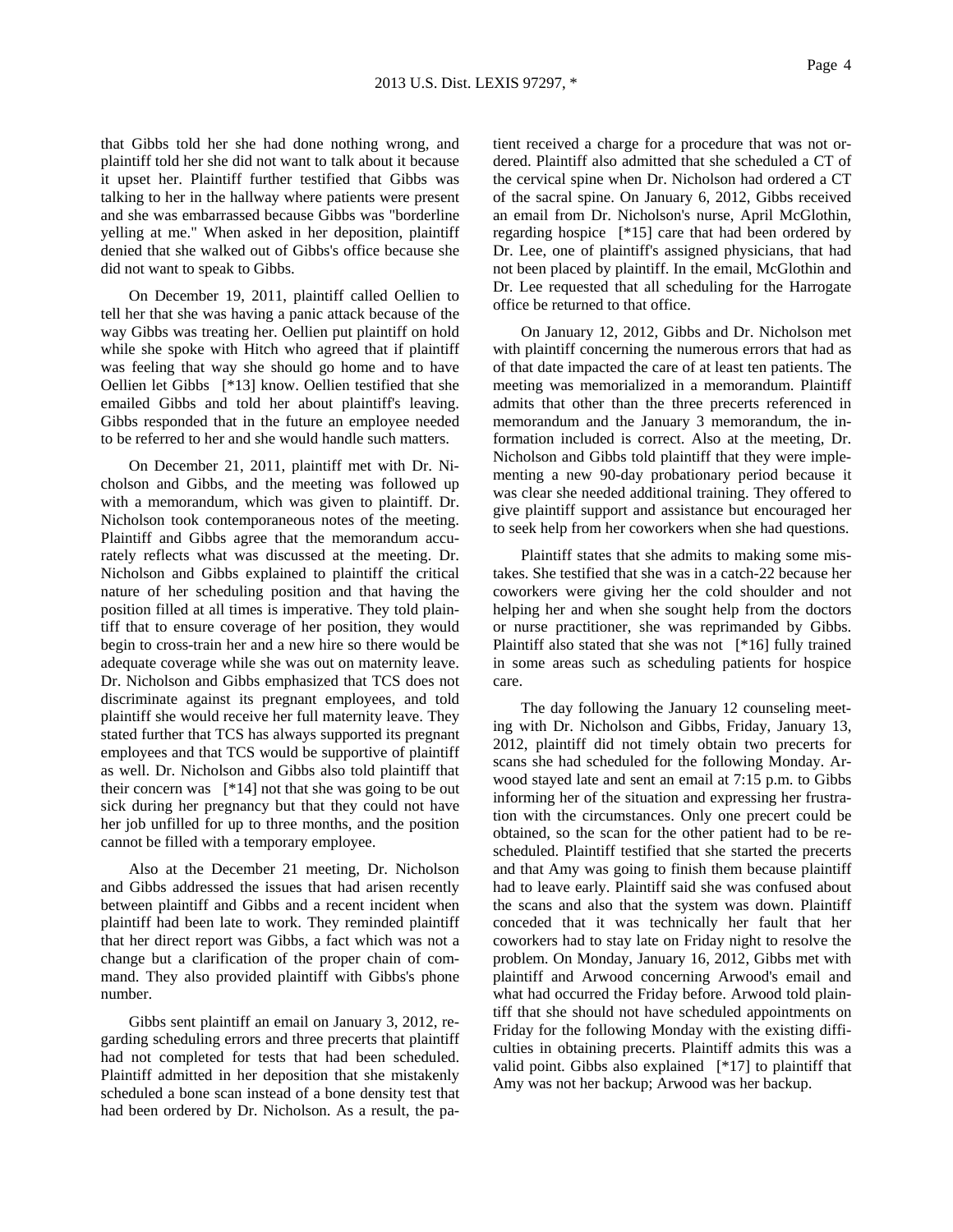On January 18, 2012, Dr. Nicholson emailed Gibbs regarding problems that Knoxville Breast Center ("KCBC") was having with plaintiff. KCBC is a major source of referrals to TCS. The complaints included that KCBC staff were treated with "rudeness and discourtesy" by plaintiff and that plaintiff told a KCBC staff member that she did not have time to do a precert for an MRI being performed the next day. Another incident involved a doctor adjusting his schedule to see a patient. However, the patient was a no show because in spite of making multiple calls to TCS for appointment information, she never heard from TCS about the date and time of the appointment. In her email, Dr. Nicholson expressed concern about not continuing to offend KCBC because of the importance of their business to TCS. She then requested that plaintiff no longer do any scheduling for KCBC.

TCS has an attendance policy that requires an employee to notify his or her supervisor or manager by 7:00 a.m. each day of absence due to illness, unless an authorized medical leave has been obtained. TCS also has a job abandonment policy which states in part, "Employees [\*18] who fail to report or call in for three consecutive schedule shifts will be considered to have voluntarily resigned and to have abandoned their position." Plaintiff was fully aware of both of these policies.

The last day plaintiff worked at TCS was January 18, 2012. Plaintiff represented in an interrogatory answer that she notified Gibbs by phone on January 19, 20, 23, 26, 30, and February 1 of her absences due to illness. Plaintiff testified in her deposition that she believed she used her cell phone to make the calls and that she called Gibbs's cell phone number or her work number. She believes she called the office number on February 1 but called the cell phone number for all the other dates.

Gibbs states in her declaration that on January 19 she received a call from plaintiff's fiancé stating that plaintiff was sick and was going to the doctor. He made reference to a urinary tract infection. Gibbs further states in her declaration that on the evening of January 19 she received a call from plaintiff who said that her doctor said she could return to work on January 23 and that she would bring a note from the doctor. Plaintiff testified that she first saw her doctor on January 23. Plaintiff [\*19] also testified that she called Gibbs on January 19 and 20, telling her she was sick.

Plaintiff further testified that on January 23 she let Gibbs know that she had been to the doctor. She believes she texted and called Gibbs after her doctor's appointment to tell her that she would be out through the 25th. Plaintiff testified that she asked Gibbs if she wanted her to send her a work excuse, but Gibbs said they would take care of it when she returned. Plaintiff actually saw

her doctor on January 23. Gibbs states in her declaration that after plaintiff did not come to work on January 19, she made a list of all calls she received from plaintiff. Gibbs states that plaintiff called on January 23 saying that her doctor wanted to see her that morning and she would return to work after the appointment. According to Gibbs, she did not hear from plaintiff again on January 23, and plaintiff did not return to work that day.

Gibbs's declaration and call list indicate that she did not hear from plaintiff on January 24 or 25. Plaintiff testified that she did not return to her doctor nor did her doctor extend her return to work date beyond January 25. Plaintiff called Gibbs on January 26, although at [\*20] her deposition she could not recall what was said. Per Gibbs, plaintiff left a voicemail message saying that she would be back in office on Monday, January 30 and she would bring a doctor's note to cover the illness. With regard to the January 26 contact with Gibbs, plaintiff could not recall what was said in the conversation and could not remember whether she left a voicemail message.

In anticipation of plaintiff returning to work on January 30, Gibbs conferred with Dr. Nicholson who although having reservations about plaintiff being successful at the scheduler position, told Gibbs to allow plaintiff to return to work with specific conditions.

Plaintiff testified that she called Gibbs on her cell phone on January 30 to tell her she and her daughter were both sick and she was taking her daughter to the doctor. Plaintiff also testified that she called Gibbs on her cell phone or the TCS office number on February 1 to report that her daughter was still sick. Plaintiff recalled that in the February 1 call she told Gibbs that her daughter was sick with an ear and sinus infection.

In her deposition, plaintiff acknowledged that if she made the calls to Gibbs on January 30 and February 1, they [\*21] would be noted on her cell phone records. Gibbs cell phone records indicate that she received calls from plaintiff on January 19, 23, and 26. Plaintiff's cell phone records reflect that she called Gibbs's cell phone on January 19, 23, and 26. When plaintiff was questioned in her deposition concerning what the phone records indicated and whether she might be mistaken about calling Gibbs on January 30 and February 1, plaintiff stated, "I might have called the [TCS] main number." Hitch stated in his declaration, which included as an exhibit the phone records for the Dowell Springs main line number, that there are no calls from plaintiff's cell phone to the TCS number from January 19 through February 4. The following question and answer occurred at plaintiff's deposition: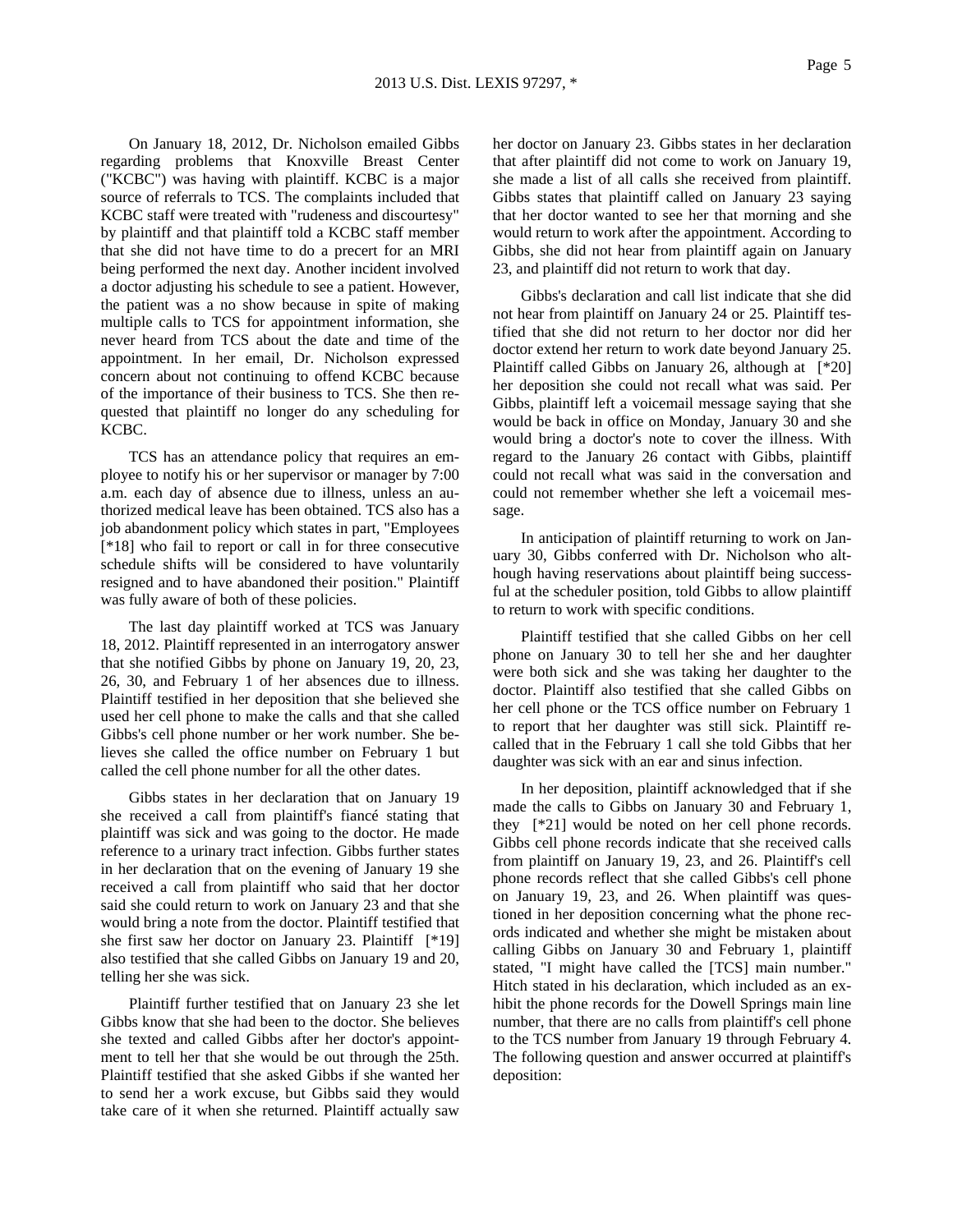Q. Okay. Well, if there is no record in any cell phone or TCS's phone of a phone call from your number on January the 30th or February 1, would you agree that you must have made a mistake and that you didn't call those days.?

A. Then yes.

When asked if she "misremembered" calling on January 30 or February 1, plaintiff said she might have used her fiancé's phone. Hitch stated in his declaration that there were no calls to [\*22] the Dowell Springs main line number from plaintiff's fiancé's phone from January 19 through February 4.

According to Dr. Nicholson and Gibbs, because plaintiff had not reported to work or contacted TCS for four consecutive days, they determined that plaintiff had voluntarily quit her employment. In a letter dated February 2, 2012, Gibbs notified plaintiff that TCS was interpreting her lack of notification regarding her absences and failure to report to work as a voluntary termination. The letter stated in pertinent part:

> You have not reported to work or notified us of the reason for your absence on January 30 and 31, and February 1 and 2.

> This letter serves as notice that Tennessee Cancer Specialists is interpreting your lack of notification regarding your absences, as well as your failure to report to work as a voluntary termination.

Plaintiff testified that when she got the letter, she notified her attorney. She did not, however, make any effort to contact Dr. Nicholson, Gibbs or any other person at TCS to say she was not quitting or leaving her job.

II.

### *Standard of Review*

Defendant's motion is brought pursuant to Federal Rule of Civil Procedure 56, which governs summary judgment. Rule 56(a) [\*23] sets forth the standard for governing summary judgment and provides in pertinent part: "The court shall grant summary judgment if the movant shows that there is no genuine dispute as to any material fact and the movant is entitled to judgment as a matter of law." The procedure set out in Rule 56(c) requires that "[a] party asserting that a fact cannot be or is genuinely disputed must support the assertion." This can be done by citation to materials in the record, which include depositions, documents, affidavits, stipulations, and electronically stored information. Fed. R. Civ. P.  $56(c)(1)(A)$ . Rule  $56(c)(1)(B)$  allows a party to "show[] that the materials cited do not establish the absence or presence of a genuine dispute, or that an adverse party cannot produce admissible evidence to support the fact."

After the moving party has carried its initial burden of showing that there are no genuine issues of material fact in dispute, the burden shifts to the non-moving party to present specific facts demonstrating that there is a genuine issue for trial. *Matsushita Elec. Indus. Co., v. Zenith Radio Corp.*, 475 U.S. 574, 586-87, 106 S. Ct. 1348, 89 L. Ed. 2d 538 (1986). "The 'mere possibility' of a factual dispute is not enough." [\*24] *Mitchell v. Toledo Hosp.*, 964 F.2d 577, 582 (6th Cir. 1992) (citing *Gregg v. Allen-Bradley Co.*, 801 F.2d 859, 863 (6th Cir. 1986)).

In order to defeat the motion for summary judgment, the non-moving party must present probative evidence that supports its complaint. *Anderson v. Liberty Lobby, Inc.*, 477 U.S. 242, 249-50, 106 S. Ct. 2505, 91 L. Ed. 2d 202 (1986). The non-moving party's evidence is to be believed, and all justifiable inferences are to be drawn in that party's favor. *Id.* at 255. The court determines whether the evidence requires submission to a jury or whether one party must prevail as a matter of law because the issue is so one-sided. *Id.* at 251-52.

III.

*Analysis*

### **PDA and THRA Pregnancy Discrimination Claims 3**

3 Courts have held that the THRA is designed to execute the policies of federal discrimination laws and to act as an extension of those laws. Thus, when courts have evaluated THRA claims, they have applied the same standards as those applied by federal courts in addressing cases brought pursuant to Title VII. *Raines v. Shoney's, Inc.*, 909 F.Supp. 1070 (E.D. Tenn. 1995); *Stalsworth v. Dixie Cement Co.*, No. 1390, 1991 Tenn. App. LEXIS 253, 1991 WL 51401 (Tenn. Ct. App. April 11, 1991). This application includes the Pregnancy Discrimination [\*25] Act of 1978. *Payne v. Goodman Mfg. Co.*, 726 F. Supp. 2d 891, 903 (E.D. Tenn. 2010); *see also Mayberry v. Endocrinology-Diabetes Assocs.*, 926 F. Supp. 1315, 1326-27 (M.D. Tenn. 1996)). It is "well settled that a claim of discrimination on the basis of pregnancy must be analyzed in the same manner as any other sex discrimination claim brought pursuant to Title VII." *Boyd v.*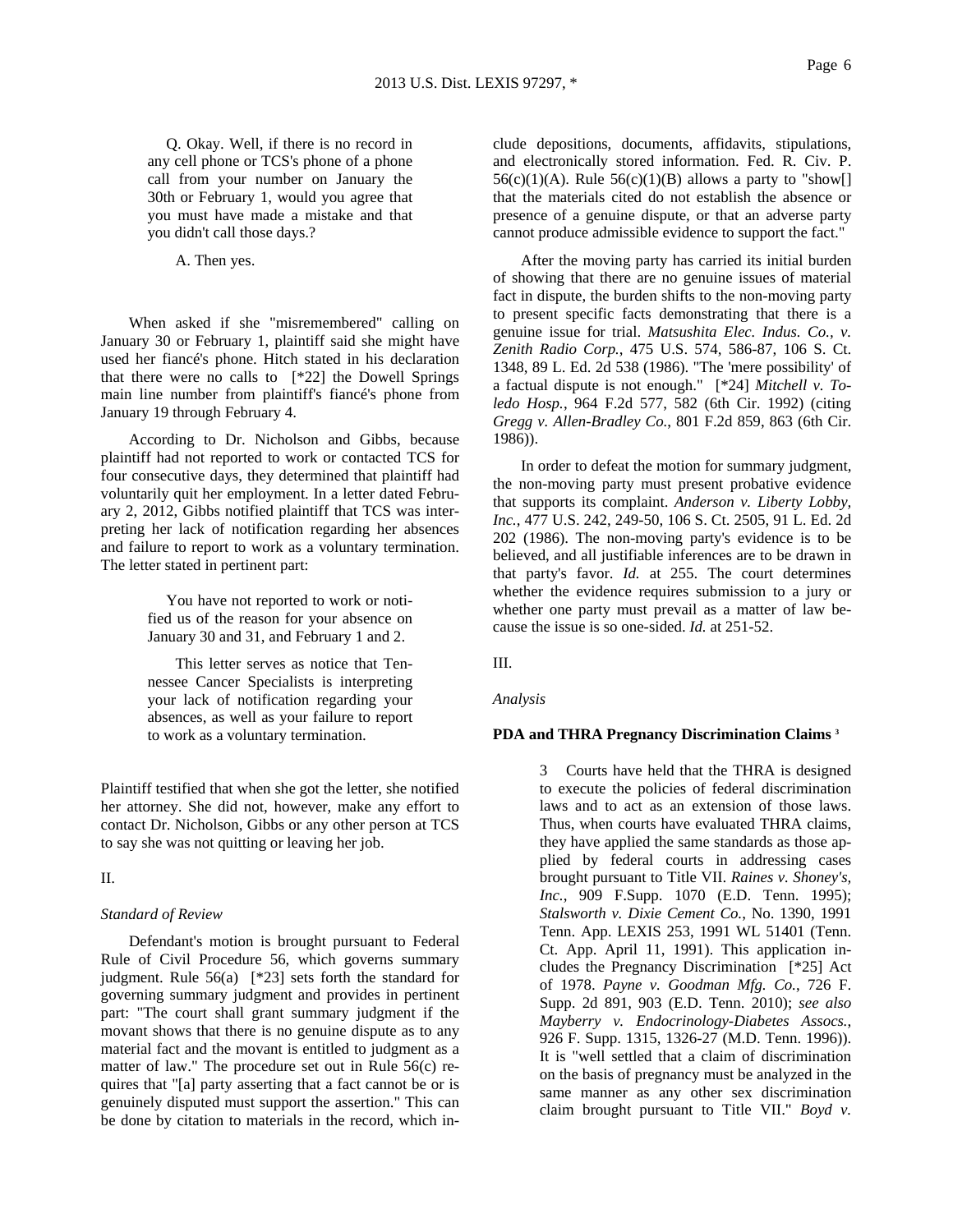*Harding Academy of Memphis, Inc.*, 88 F.3d 410, 413 (6th Cir. 1996); *see also Bailey v. USF Holland, Inc.*, 526 F.3d 880, 885 n.1 (6th Cir. 2008) ("The analysis of claims brought pursuant to the THRA is identical to the analysis used for Title VII claims.") (citing *Campbell v. Fla. Steel Corp.*, 919 S.W.2d 26, 31 (Tenn. 1996). Therefore, the court's analysis of plaintiff's PDA claim applies equally to her THRA pregnancy discrimination claim.

Title VII as amended by the PDA provides that "women affected by pregnancy, childbirth, or related medical conditions shall be treated the same for all employment-related purposes . . . as other persons not so affected but similar in their ability or inability to work." 42 U.S.C. § 2000e(k). A plaintiff can demonstrate a prima facie case of pregnancy discrimination in one of three [\*26] ways: direct evidence, statistical proof, or the *McDonnell-Douglas* burden shifting analysis. *Ensley-Gaines v. Runyon*, 100 F.3d 1220, 1224 (6th Cir. 1996). 4 "Direct evidence of discrimination is evidence that proves that discrimination has occurred without requiring further inferences." *Reeves v. Swift Transp. Co., Inc.*, 446 F.3d 637, 640 (6th Cir. 2006) (citations omitted). However, employing the direct method still requires the showing of an adverse employment action. *Raciti-Hur v. Homan*, No. 98-1218, 1999 U.S. App. LEXIS 9551, 1999WL 331650, at \*3 (6th Cir. May 13, 1999) ("If the plaintiff succeeds in establishing a prima facie case in one of these three ways, then the burden shifts to the defendants to present a legitimate nondiscriminatory reason for the adverse employment action.").

> The statistical method is not applicable in this case and will not be referenced further.

In order to establish a prima facie case under the PDA using the burden shifting analysis, a plaintiff must show:

> (1) that she was a member of a protected class; (2) that she suffered an adverse employment action; (3) that she was qualified for the given position; and (4) that she was replaced by an individual who is not a member of the [\*27] protected class. Alternatively to this fourth element, a plaintiff may show that a comparable non-protected person was treated better.

*Id.* (internal quotation marks and citations omitted).<sup>5</sup> "In relation specifically to a pregnancy discrimination claim, the 'relevant respects' in which comparables must be

similarly situated are their 'ability or inability to work.'" *Tysinger v. Police Dep't of City of Zanesville*, 463 F.3d 569, 574 (6th Cir. 2006) (quoting *Ensley-Gaines*, 100 F.3d at 1226). If plaintiff makes this prima facie showing, the burden shifts to the defendant to articulate a legitimate, nondiscriminatory reason for the adverse employment action. *Raciti-Hur*, 1999 U.S. App. LEXIS 9551, 1999 WL 331650, at \*3. If the defendant satisfies this burden of production, the burden shifts back to the plaintiff to show that the proffered reason is pretextual. *Id.* Throughout this process, the ultimate burden of persuasion remains with the plaintiff. *Id.*

> 5 Some courts articulate the fourth prong as requiring a showing that "there is a nexus between [plaintiff's] pregnancy and the adverse employment decision." *Williams v. Steven D. Bell & Co.*, No. 3:06-0359, 2007 U.S. Dist. LEXIS 31983, 2007 WL 1296026, at \*5 (M.D. Tenn. May 1, 2007). The showing  $[*28]$  for the fourth prong can be demonstrated the same way. "It is incumbent upon Plaintiff to present evidence from which a jury could conclude that comparable employees in all relevant respects were treated more favorably which would give rise to an inference that pregnancy was the reason for less favorable treatment." *Id.* (internal quotation marks omitted).

Defendant argues that whether plaintiff employs the direct or indirect burden shifting method, her pregnancy discrimination claims fail because she cannot demonstrate that she was subjected to an adverse employment action. The court agrees.

The Sixth Circuit defines an adverse employment action as "a materially adverse change in the terms of [a person's] employment." *White v. Burlington N. & Santa Fe Ry. Co.*, 364 F.3d 789, 797 (6th Cir. 2004) (quoting *Kocsis v. Multi-Care Mgmt., Inc.*, 97 F.3d 876, 885 (6th Cir. 1996)).

> [A] materially adverse change in the terms and conditions of employment must be more disruptive than a mere inconvenience or an alteration of job responsibilities. A materially adverse change might be indicated by a termination of employment, a demotion evidenced by a decrease in wage or salary, a less distinguished title, [\*29] a material loss of benefits, significantly diminished material responsibilities, or other indices that might be unique to a particular situation.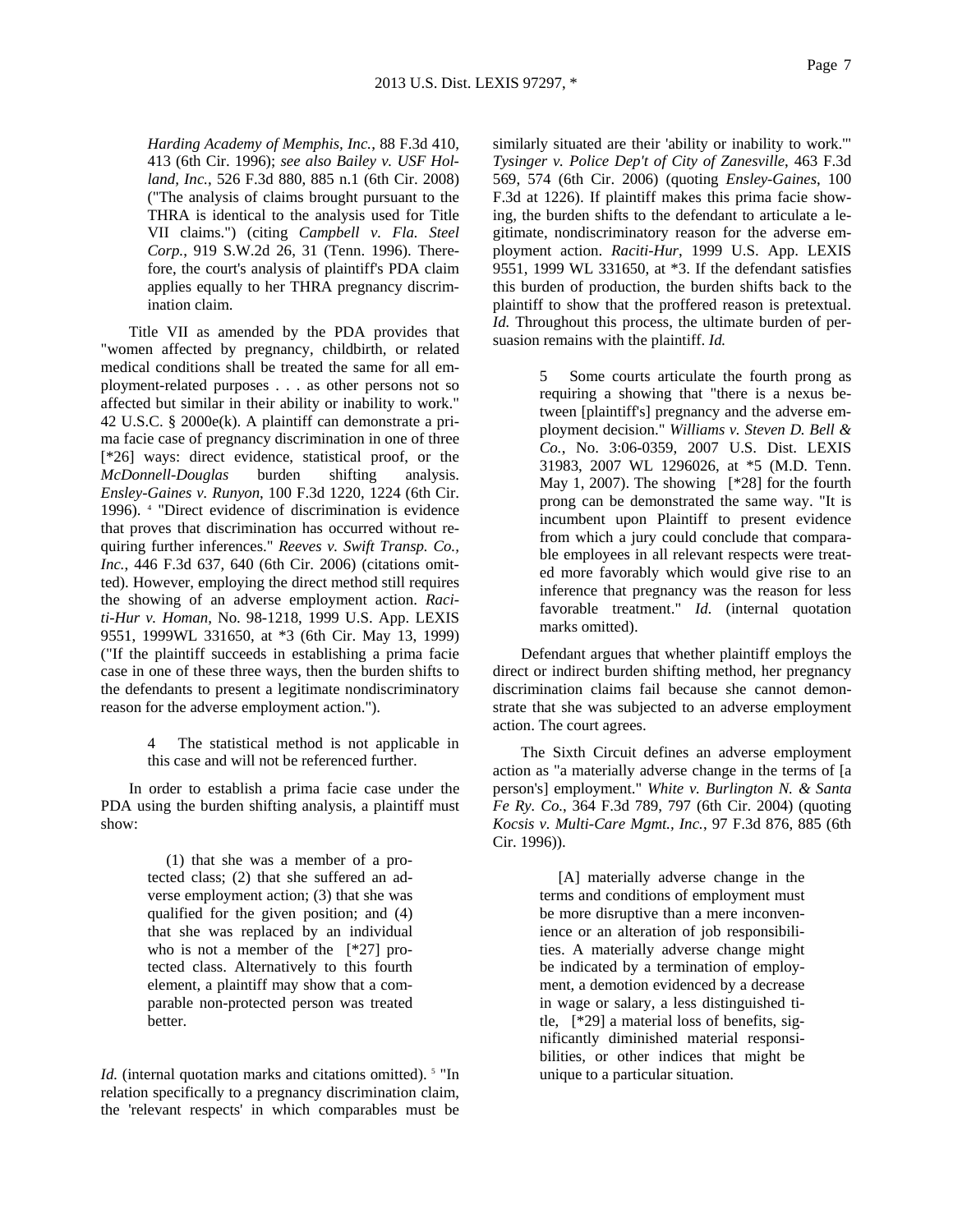*Hollins v. Atlantic Co., Inc.*, 188 F.3d 652, 662 (6th Cir. 1999). "In other words, there must be a significant change in employment status, such as hiring, firing, failing to promote, reassignment with significantly different responsibilities, or a decision causing a significant change in benefits." *Miceli v. U. S. Dep't of Transp.*, 83 Fed. Appx. 697, 700 (6th Cir. 2003) (internal quotation marks and citation omitted). "Employment actions that are *de minimis* are not materially adverse and are not actionable under Title VII." *Wills v. Pennyrile Rural Elec. Co-op. Corp.*, 259 F. App'x 780, 783 (6th Cir. 2008) (citing *Bowman v. Shawnee State Univ.*, 220 F.3d 456, 462 (6th Cir. 2000)).

Plaintiff contends that she was "reprimanded and demoted" by Gibbs on December 15, 2011. Defendant argues that the record demonstrates that plaintiff was not demoted nor reassigned from her scheduler position. Defendant also argues that whether Gibbs counseled or reprimanded plaintiff on December 15, it does not rise to the level of an adverse employment action.

While [\*30] Gibbs's comments on December 15 indicated that plaintiff would be transferred to a floater position, that action was never taken. Plaintiff argues that she was demoted in that meeting. However, after Gibbs, Hitch, and Dr. Nicholson met with counsel on December 16, 2011, the decision was made not to reassign plaintiff. That information was relayed to plaintiff in the December 21 meeting. The Sixth Circuit has "decided that when an employer imposes an employment action that would be an adverse employment action but then quickly reverses the action, the employee has not suffered an adverse employment action." *Keeton v. Flying J, Inc.*, 429 F.3d 259, 263 (6th Cir. 2005) (citing *Birch v. Cuyahoga Cnty. Probate Court*, 392 F.3d 151 (6th Cir. 2004); *Bowman v. Shawnee State Univ.*, 220 F.3d 456 (6th Cir. 2000)); *see also Pennington v. City of Huntsville*, 261 F.3d 1262, 1267 (11th Cir. 2001) (and cases cited therein) ("The caselaw in this area indicates that the decision to reprimand or transfer an employee, if rescinded before the employee suffers a tangible harm, is not an adverse employment action.").

Plaintiff admits that while she was employed at TCS she did not receive any pay reduction, [\*31] her hours were not reduced, and she was not assigned to a different location that would have caused her difficulty. Plaintiff remained at her desk and continued to perform the scheduler job. When asked in her deposition whether her job changed after December 15, plaintiff answered, "I still continued to schedule for the doctors." She agreed that she performed that work all day, every day. In short, the terms of plaintiff's employment did not change as a result of the December 15 meeting. *Miceli*, 83 F. App'x at 700.

With regard to plaintiff's contention that she was reprimanded in the December 15 meeting, the memorandum memorializing the meeting states that Gibbs was "counseling Christina on the importance of understanding her role and that it was very inappropriate to sit and complain about this [precert issue with Morristown office on December 14] in front of other staff members and the physicians that were in the breakroom." This action does not rise to the level of an adverse employment action. *Fricke v. E.I. DuPont Co.*, No. Civ.A.3:02CV536-S, 2005 U.S. Dist. LEXIS 16794, 2005 WL 1949552, at \*3 (W.D. Ky. Aug. 11, 2005) (placement on renewal plan, increased duties while on renewal plan, removal from facilities [\*32] on specific date, and failure to notify plaintiff of rights under Family Medical Leave Act "did not constitute an adverse employment action because [they] did not materially change the terms of [plaintiff's] employment") (quoting *Miceli*, 83 F. App'x at 700); *Creggett v. Jefferson Cnty. Bd. of Ed.*, 491 F. App'x 561 (6th Cir. 2012) (written reprimand, denial of professional-training opportunities, forced resignation from a committee, failure to receive promotion, and harassment with excessive classroom observations not more than *de minimis* employment actions, at best). Gibbs's conversation with plaintiff regarding plaintiff's complaints in the breakroom, be it counseling or a reprimand, does not rise to the level of an adverse employment action.

Plaintiff also argues that she suffered an adverse employment action when Gibbs "began what can only be described as a campaign of unjustified criticisms and reprimands" once Gibbs learned of plaintiff's pregnancy. In support of her contention, plaintiff references her meetings on December 21 and January 12 with Dr. Nicholson and Gibbs and the January 3 email from Gibbs. Defendant argues that plaintiff's testimony and the record do not support [\*33] this contention.

Plaintiff testified that with regard to the memorandum memorializing the December 21 meeting, the only fact which she found to be inaccurate was the reference to her refusing to talk with Gibbs. Plaintiff stated that she did not refuse to speak with Gibbs; she just did not want to talk to her about the issue. She found no inaccuracies regarding what Dr. Nicholson told her regarding her being given maternity leave, the concern for having her position filled while she was on leave, and the fact that they had changed their mind about a reassignment and that she would remain in her scheduler position. Plaintiff admittedly understood in her deposition that at the December 21 meeting, Dr. Nicholson and Gibbs intended to leave her in her scheduler position and cross train someone to cover her job while she was out on maternity leave. Further, plaintiff testified that the meeting was not threatening or negative regarding her pregnancy. The following exchange occurred in plaintiff's deposition: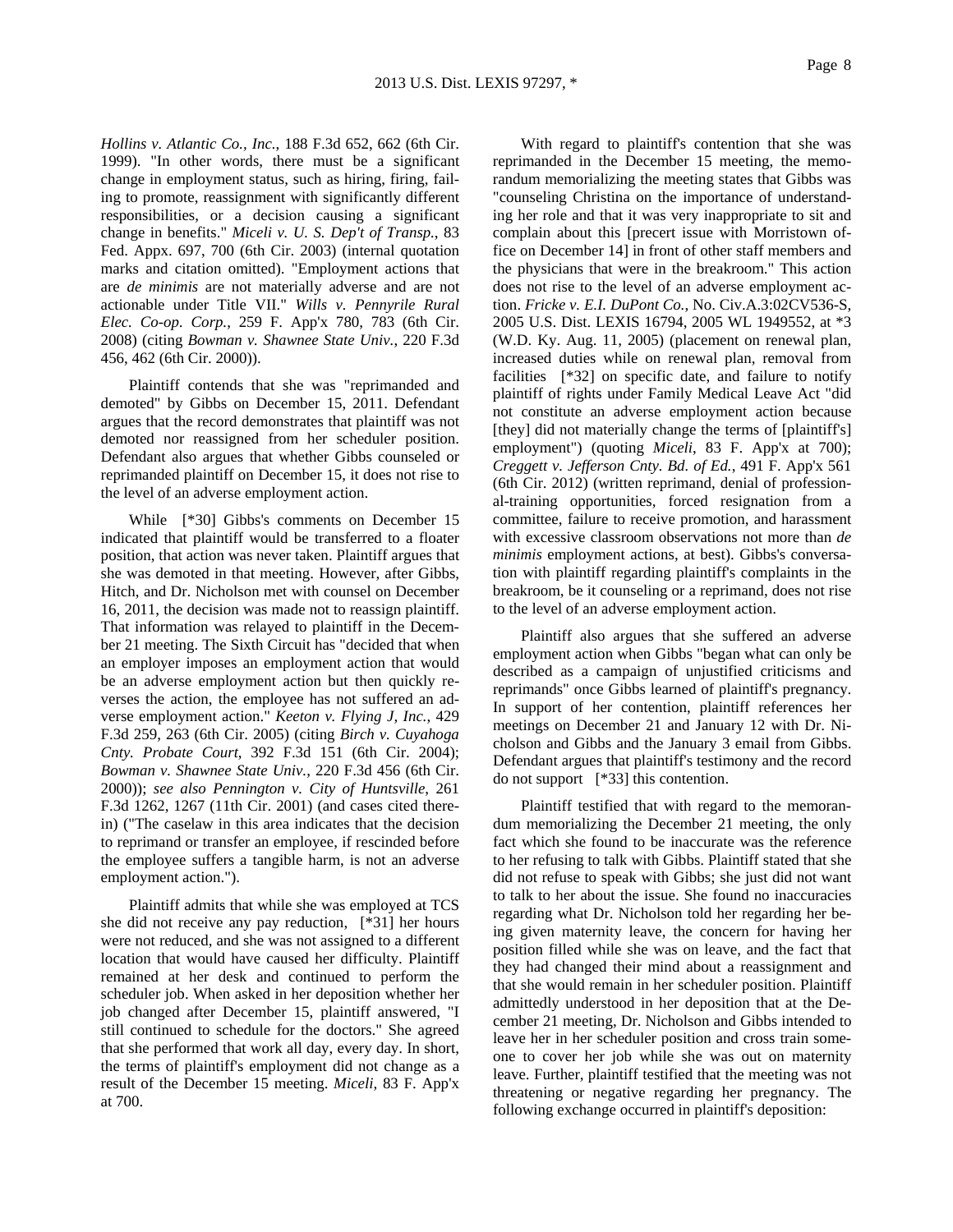Q. Okay. Did you find anything about this meeting to be threatening or negative insofar as it discussed your pregnancy?

> A. No. . . .

Q. . . . My question is are you taking the position that [\*34] this meeting in which was conducted by Dr. Nicholson and Valerie that we've talked about extensively, that there was something said or done in there that discriminated against you because of your pregnancy?

A. No.

Plaintiff argues that the statements made by TCS in the December 21 meeting were unbelievable. Plaintiff testified as follows:

> Q. Did you have any reason to doubt Dr. Nicholson when she told you that TCS was supportive of their pregnant employees and that they'd had several have maternity leaves and return?

> A. Yes. Yes. I mean, Valerie, how many days before just said that me being pregnant was an issue that they were going to replace me. So yes, I doubted what she was saying.

> > Q. So you doubted Dr. Nicholson?

A. I mean, I doubted what they both said.

Q. So you think that Dr. Nicholson was not being up front, honorable, or truthful when she told you that you would have your maternity leave and that they value their pregnant employees and that the pregnant employees always got their maternity leave?

A. Not that Dr. Nicholson did, no. I believe what she said, yes.

Q. Well, Dr. Nicholson supervises Valerie Gibbs, doesn't she?

A. Yes.

Thus, plaintiff ultimately stated that she believed what [\*35] Dr. Nicholson told her in the December 21 meeting

which corrected the statements made by Gibbs in the December 15 meeting. Elsewhere in her deposition, plaintiff stated that she found Dr. Nicholson to be straightforward, truthful, and honorable. Dr. Nicholson is the supervisor over Gibbs and a decision maker, so she was certainly in a position to authoritatively correct Gibbs's statements of December 15. Even if plaintiff continued to maintain that she thought the representations in the December 21 meeting were unbelievable, her opinions and beliefs are not sufficient to overcome defendant's showing. Plaintiff's perception is not evidence. *Pilgrim v. Trustees of Tufts College*, 118 F.3d 864, 871 (1st Cir. 1997), *abrogated in part on other grounds by Crowley v. L.L. bean, Inc.*, 303 F.3d 387 (1st Cir. 2002). TCS did not remove plaintiff from her scheduler position for the remainder of her employment, just as Dr. Nicholson said would be the case. Plaintiff did not remain long enough in TCS's employ to go on maternity leave. Other than her perceptions, plaintiff has offered nothing to demonstrate that TCS had no intention of following through with the corrected position it announced at [\*36] the December 21 meeting. In addition, as has already been noted, plaintiff testified that there was nothing negative, threatening or discriminatory as to her pregnancy at the December 21 meeting.

Plaintiff also contends that she was reprimanded in the December 21 meeting. The memorandum from that meeting states:

> In light of three situations described below that have occurred since our discussion on December 15th, we feel it necessary to remind you that your direct report is Valerie Gibbs, Operations Manager. This is not a change in your direct report but rather a clarification of our expectations on proper chain of command.

Following this paragraph, is a reference to December 16 when plaintiff informed Gibbs she did not want to talk to her and left her office, December 19 when plaintiff left the office because she felt like she was having a panic attack and did not notify Gibbs, and December 20 when plaintiff was late and did not notify Gibbs. Plaintiff takes issue with each of these events. She contends she did not want to talk to Gibbs about the pregnancy issue, not that she did not want to speak to her at all. Plaintiff also points out that on December 19 she had permission to leave [\*37] from Hitch and Oellien and on December 20 she was following the procedures others follow about coming in late.

While plaintiff takes exception to the three incidents noted, there is nothing inappropriate in light of those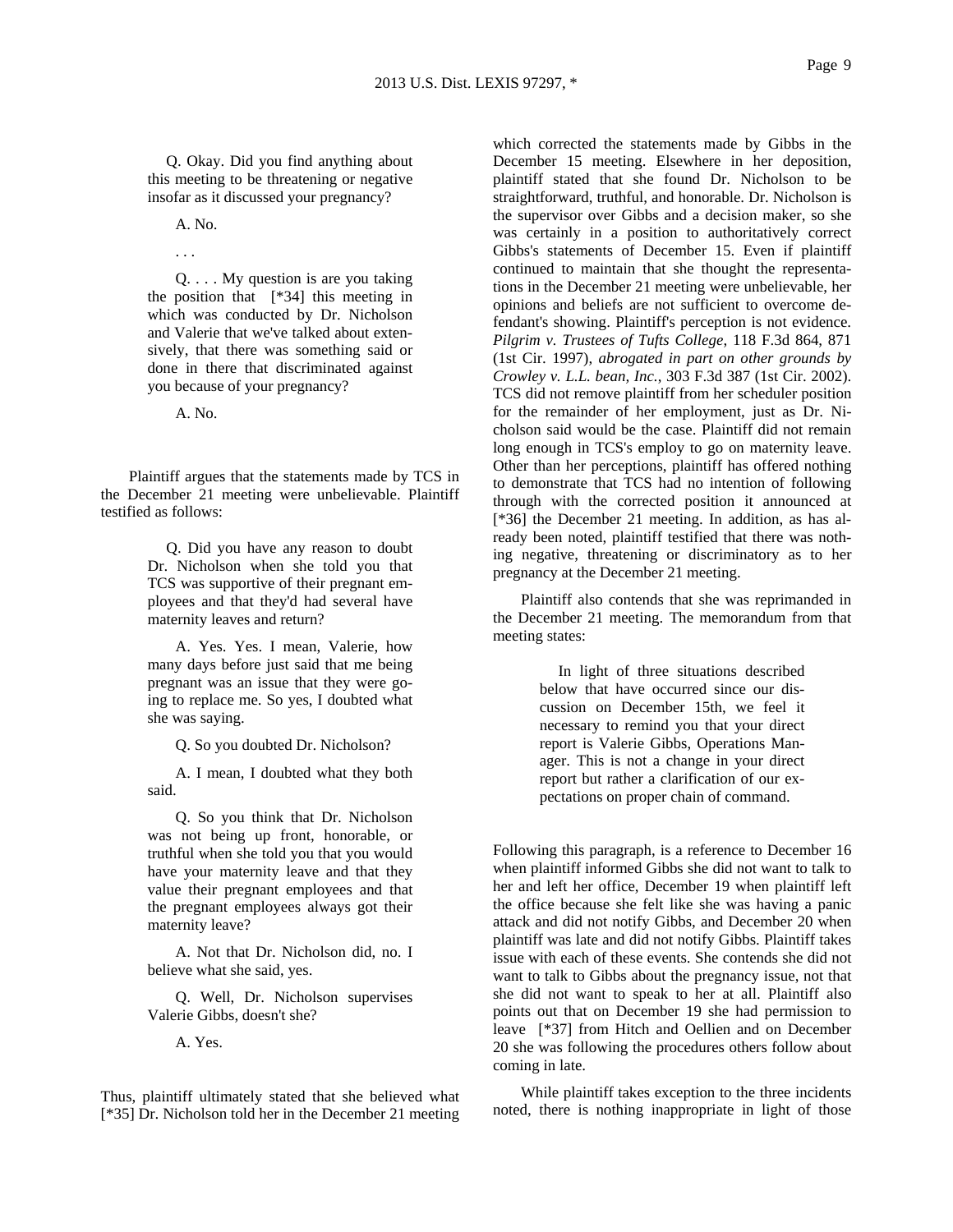events to remind plaintiff that Gibbs was her direct contact. The memorandum makes clear that should plaintiff have to leave the office, take time off, or be late, she needed to report to Gibbs, her supervisor. Plaintiff's contention that she was told she could not bypass Gibbs and could not go to human resources or anyone else is not reflected in the memorandum. Plaintiff was reminded that her position requires regular and timely attendance and if she needed to be out of the office, she was to report to Gibbs. Oellien's opinion regarding the propriety of plaintiff reporting only to Gibbs is irrelevant since she was not plaintiff's supervisor nor was she a decision maker regarding the issues involving plaintiff. In any event, the "reprimand" does not rise to the level of an adverse employment action.

The January 3 email notified plaintiff of two scheduling errors, which plaintiff admittedly made. She scheduled the wrong test for one patient and ordered the wrong area [\*38] of the spine for a CT scan. The email also references three precerts that were missed. At a meeting on January 12, 2012, Gibbs and Dr. Nicholson discussed these errors and others with plaintiff. The memorandum for the January 12 meeting referenced the multiple errors plaintiff had committed. She testified that with the exception of the three precerts, which she says she had taken care of before she left the office, there was nothing incorrect in the memorandum. Plaintiff also testified that in the January 12 meeting there was nothing done that was discriminatory against her because of her pregnancy.

The January 3 email and January 12 meeting do not rise to the level of an adverse employment action. *Creggett*, 491 F. App'x at 565. Further, plaintiff has not shown that she suffered a materially adverse change in the terms of her employment. As noted above, plaintiff admitted that she did not experience a pay reduction, she continued to perform scheduling for her doctors, and she was not relocated. While she complains about the meetings along with Gibbs's demeanor and coming to her daily with negative comments, plaintiff admits that there was nothing inappropriate with Gibbs trying to correct [\*39] errors, wrong scans being ordered, and precerts not getting done.

Accordingly, plaintiff has not shown an adverse employment action based upon the December 15, December 21, January 12 meetings or the January 3 email. Plaintiff does, however, claim that she was terminated, which constitutes an adverse employment action. Defendant argues that plaintiff did not call in for four consecutive days in violation of TCS's attendance policy, and therefore TCS concluded that plaintiff had voluntarily terminated her employment with TCS.

On January 26, 2012, plaintiff represented that she would return to work on January 30. Plaintiff, however, did not report to work on that date, nor on January 31, February 1 and 2. Initially plaintiff stated in interrogatory answers and deposition testimony that she called Gibbs on those days using her cell phone. Yet when presented with documentary evidence in the form of phone records that do not show she called as she claimed, she admitted she must have mistaken about calling. While plaintiff offered that she might have used her fiancé's phone, the phone records again do not support her claim. The phone records do not sustain plaintiff's contention that she called [\*40] Gibbs's cell phone or the main Dowell Springs number using her own or her fiancé's phone on the days she did not report for work, January 30 and 31 and February 1 and 2. Gibbs's notes regarding plaintiff's absences reflect that the last contact with plaintiff was on January 26 when she represented that she would return to work on January 30 with a doctor's note. Plaintiff's testimony and interrogatory answers representing that she called in those days is contradicted by the record, and the court does not have to adopt her version for summary judgment purposes. *Cf. Scott v. Harris*, 550 U.S. 372, 380, 127 S. Ct. 1769, 167 L. Ed. 2d 686 (2007) ("When opposing parties tell two different stories, one of which is blatantly contradicted by the record, so that no reasonable jury could believe it, a court should not adopt that version of the facts for purposes of ruling on a motion for summary judgment."). After viewing all of the relevant phone records, no reasonable juror could believe that plaintiff called to report her absences on the days in question using either her or her fiancé's phone by calling either Gibbs's cell phone or the main number at the Dowel Springs office.

Plaintiff knew what the attendance policy required [\*41] regarding calling her supervisor on each day of her absence, and she also was aware of the job abandonment policy. Plaintiff was also well aware of the critical nature of her job and the importance of having her position covered each day. This fact had been made clear to her again in recent counseling with Gibbs and Dr. Nicholson, who reinforced how she needed to report to Gibbs when it was necessary that she be out of the office or late to work. TCS was justified in concluding that plaintiff had voluntarily ended her employment with TCS. In addition, when plaintiff received the letter stating TCS's position regarding the status of her employment, plaintiff made no effort at all to contact anyone at TCS to say that she was not abandoning or quitting her job. Thus, plaintiff was not involuntarily terminated, and she cannot show an adverse employment action based on such a termination.

Because she cannot show an adverse employment action, plaintiff's prima facie case under the PDA fails. Nevertheless, defendant argues that even if plaintiff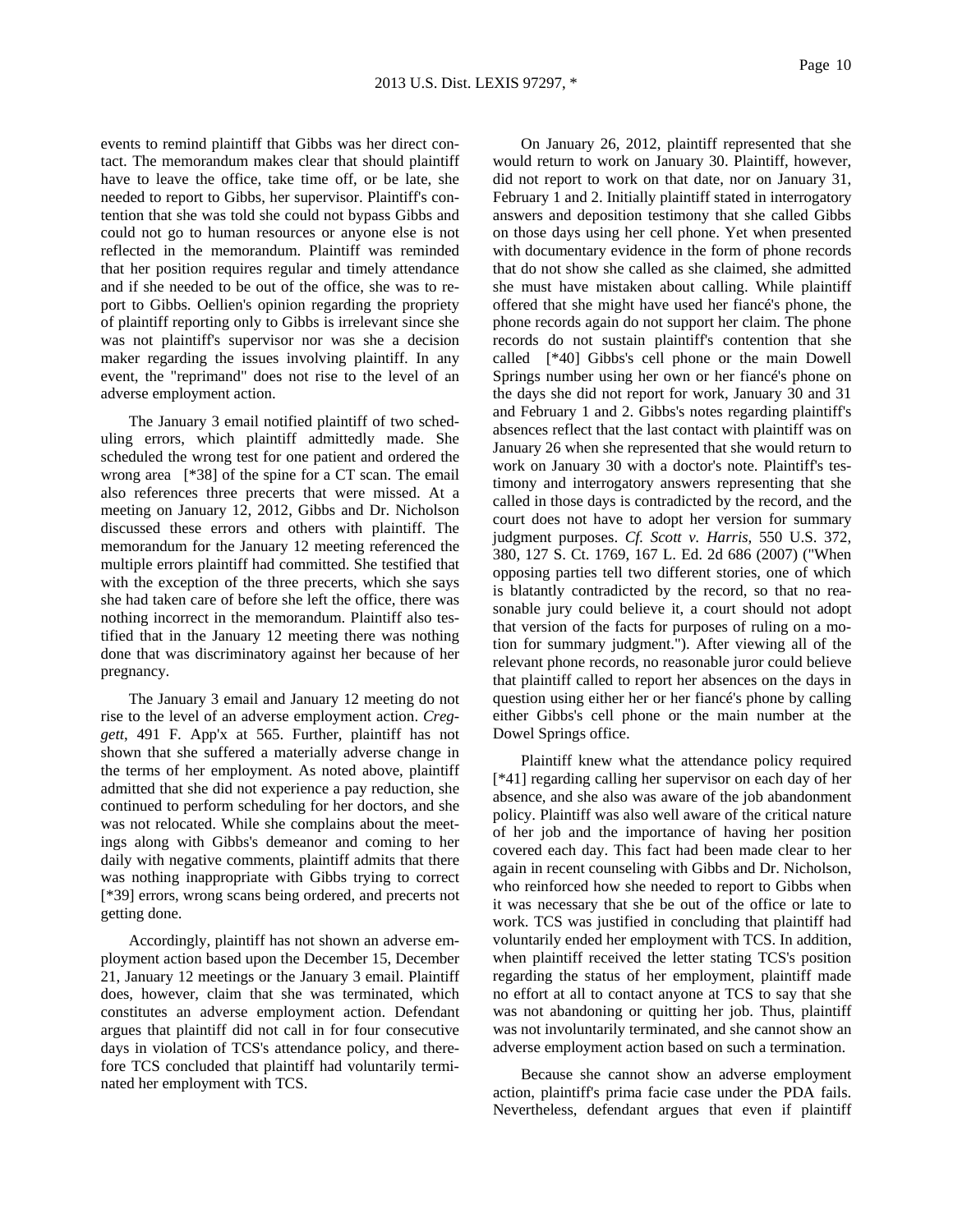could show an adverse employment action, she cannot meet the last prong of the prima facie case, that she was replaced by an individual who is not [\*42] a member of the protected class or alternatively, that a comparable non-protected person was treated better. Plaintiff has not made such a showing. Defendant has offered proof showing that the job abandonment policy has been applied uniformly to employees who failed to report in or call for three consecutive days. Two employees between June 2011 and July 2012 failed to call in and were considered to have voluntary quit their positions with TCS. On this basis as well plaintiff has failed to demonstrate a prima facie case under the PDA.

However, as noted above, some cases identify the fourth factor in a prima facie case of pregnancy discrimination as the showing of a nexus between the pregnancy and the adverse employment decision. *Megivern v. Glacier Hills Inc.*, No. 12-1330, 2013 U.S. App. LEXIS 9999, 2013 WL 2097373 (6th Cir. May 16, 2013). Temporal proximity between the announcement of the pregnancy and the adverse employment decision can be sufficient to show a nexus. In *Megivern*, the plaintiff was terminated two months after announcing her pregnancy and the district court had found Megivern had stated a prima facie case. The Sixth Circuit concluded that the district court had not erred. In this case, plaintiff [\*43] announced her pregnancy in early December and left TCS's employ on February 2, 2012. Using this prima facie framework, plaintiff has arguably shown the fourth prong of her prima facie case.

Nevertheless, plaintiff's prima facie case still fails because she cannot demonstrate that she experienced an adverse employment action. She did not suffer any material adverse change in the terms of her employment. Plaintiff remained in her scheduler position, she did not experience any reduction in pay or benefits, and she remained at her same office and desk location. None of the counseling or reprimands rise to the level of an adverse employment action based upon the standards established in Sixth Circuit authority. Further, plaintiff admitted that the meetings on December 21 and January 12 as well as the January 3 email were not negative, threatening or discriminatory regarding her pregnancy. In addition, plaintiff admits she made errors and that it was appropriate for Gibbs to address those errors, particularly in light of the critical nature of the scheduler position and the need to timely provide care to TCS's cancer patients. Furthermore, plaintiff cannot show that she was terminated. The [\*44] documentary record containing the relevant cell phone and phone records simply does not substantiate plaintiff's representations that she called in on the days in question. TCS had legitimate reasons for concluding that plaintiff had voluntarily ended her employment with TCS. Plaintiff knew about the attendance and job abandonment policies and the importance of calling in when she could not be in the office. Plaintiff also knew the importance of having her scheduler position properly covered each day. Even after receiving the February 2 letter, plaintiff made no effort to contact anyone at TCS to say that she had not abandoned her job and did not want to quit. Because plaintiff has failed to demonstrate a prima facie case under the PDA, the court does not need to reach the issue of pretext.

Plaintiff also makes the argument that this case should be analyzed as a mixedmotive claim. In a mixed-motive claim, the *McDonnell-Douglas* burden shifting analysis does not apply. *White v. Baxter Healthcare Corp.*, 533 F.3d 381 (6th Cir. 2008). To survive summary judgment in a mixed-motive Title VII claim, the plaintiff needs to "produce evidence sufficient to convince a jury that: (1) the defendant  $[*45]$  took an adverse employment action against the plaintiff; and (2) 'race, color, religion, sex, or national origin was a motivating factor' for the defendant's adverse employment action." *Id.* at 400 (quoting 42 U.S.C. § 2000e-2(m)).

Plaintiff fairs no better under a mixed-motive analysis since she must still demonstrate an adverse employment action. As discussed above, the court finds that plaintiff has not shown that she experienced an adverse employment action.

### **Hostile Work Environment Claim**

Plaintiff asserts a claim for hostile work environment based *inter alia* on her contentions that she was told by her supervisor she was no longer dependable because of her pregnancy, she suffered stress and a panic attack causing her to leave work early, and her coworkers gave her the cold shoulder and would no longer help with her assignments. Plaintiff provides no authority supporting her contention that any or all of what she experienced constitutes a hostile work environment. Defendant argues that plaintiff's claim does not meet the standard for a hostile work environment under Title VII.

A hostile work environment exists "[w]hen the workplace is permeated with discriminatory intimidation, ridicule, [\*46] and insult that is sufficiently severe or pervasive to alter the conditions of the victim's employment and create an abusive working environment." *Harris v. Forklift Sys., Inc.*, 510 U.S. 17, 21, 114 S. Ct. 367, 126 L. Ed. 2d 295(1993) (internal quotations and citations omitted). The work atmosphere created by the harassment must be both objectively and subjectively hostile. *Bowman v. Shawnee State Univ.*, 220 F.3d 456, 463 (6th Cir. 2000). "[T]he conduct must be severe or pervasive enough to create an environment that a reasonable person would find hostile or abusive and the victim must subjectively regard that environment as abusive." *Id.*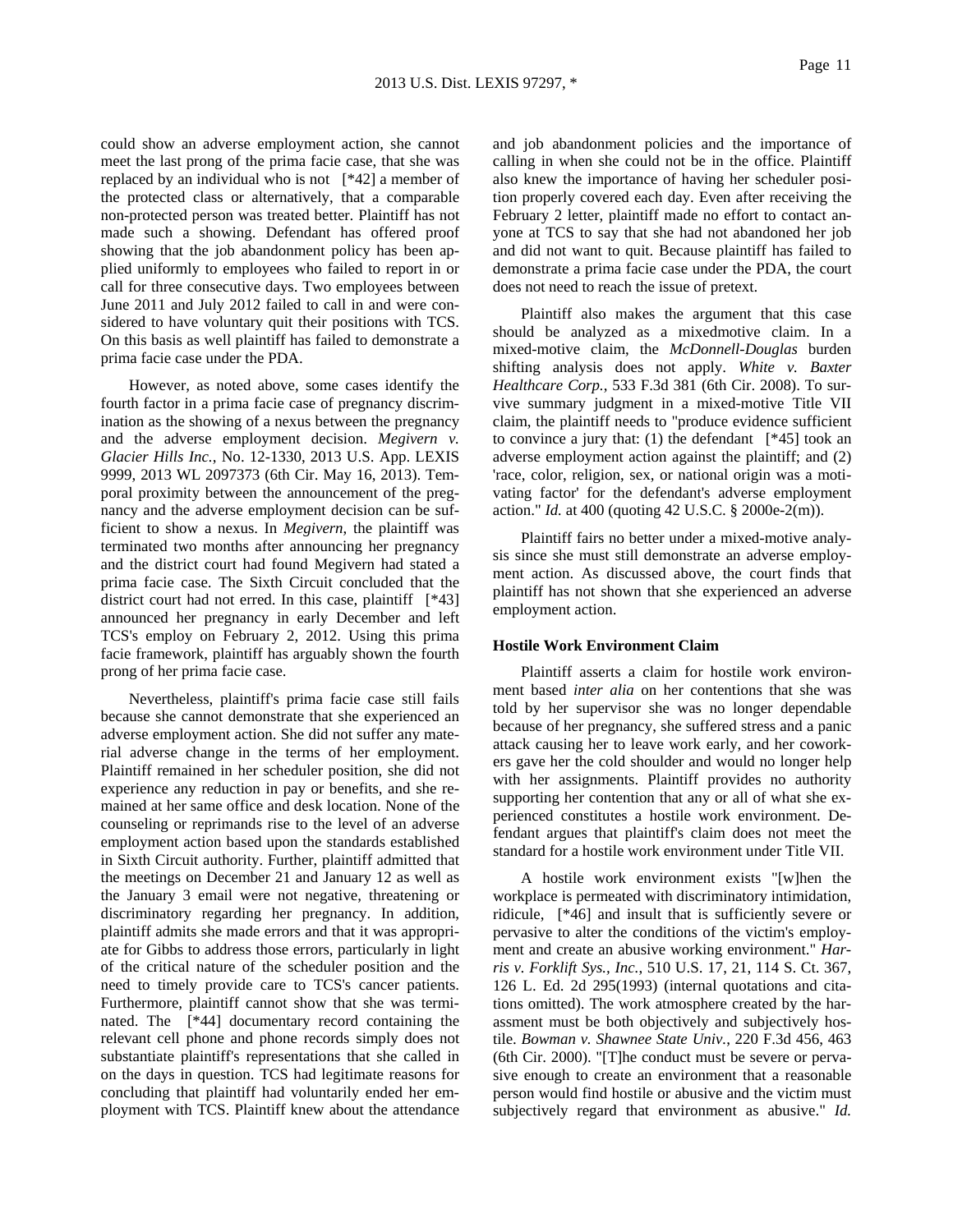(citing *Harris*, 510 U.S. at 21-22). Factors the court may consider in determining whether the complained-of conduct is severe or pervasive enough to constitute a hostile work environment "include the frequency of the discriminatory conduct; its severity; whether it is physically threatening or humiliating, or a mere offensive utterance; and whether it unreasonably interferes with an employee's work performance." *Id.* (quoting *Harris*, 510 U.S. at 23). While such factors may be instructive, the court must consider the totality of the circumstances in assessing whether the complained-of [\*47] conduct is sufficient to constitute a hostile environment. *Williams v. Gen. Motors Corp.*, 187 F.3d 553, 562 (6th Cir. 1999) (citations omitted). The Sixth Circuit has stated, "Our harassment jurisprudence requires that we distinguish between harassment and discriminatory harassment." *Trepka v. Bd. of Educ.*, 28 F. App'x 455, 461 (6th Cir. 2002) (citing *Bowman*, 220 F.3d at 464). "Conduct that is 'merely offensive' will not suffice to support a hostile work environment action." *Id.* (citing *Harris*, 510 U.S. at 21).

To prevail on a hostile work environment claim, a plaintiff must first establish a prima facie case. *Howington v. Quality Rest. Concepts, LLC*, 298 F. App'x 436, 443 (6th Cir. 2008) (citing *Clark v. UPS*, 400 F.3d 341, 347 (6th Cir. 2005)). To demonstrate a prima facie case, the plaintiff must show that "(1) she is a member of a protected class; (2) she was subjected to unwelcome sexual harassment; (3) the harassment was based on her sex; (4) the harassment created a hostile work environment; and that (5) the employer is vicariously liable." *Id.* (quoting *Clark*, 400 F.3d at 347).

"Conduct that is not severe or pervasive enough to create an objectively hostile or abusive work environment [\*48] - an environment that a reasonable person would find hostile or abusive - is beyond Title VII's purview." *Harris*, 510 U.S. at 21. Plaintiff has not met this stringent standard.

The complaints raised by plaintiff regarding the continual reprimands and discipline center around the meetings to address errors that impacted patient care. With some relatively few exceptions, plaintiff admits that she made the errors that resulted in her being counseled by Gibbs and Dr. Nicholson. In her deposition, plaintiff admitted that the meetings on December 21 and January 12, as well as the January 3 email were not threatening, negative, or discriminatory regarding her pregnancy. Plaintiff also complains about Gibbs's demeanor and the way she spoke to her. This is not enough. In *Batuyong v. Gates*, 337 F. App'x 451 (6th Cir. 2009), the Sixth Circuit affirmed the grant of summary judgment on hostile work environment claim where plaintiff asserted her supervisor more than once "raised his voice, inappropriately, became verbally abusive, and chastised [plaintiff] in front of others." *Id.* at 457. The plaintiff also asserted that her supervisor refused to allow her to attend a conference and denied her travel [\*49] expenses. *Id.* at 457; *see also Trepka*, 28 F. App'x at 461 (Supervisor's "contentious oral confrontation" with yelling and "stern words about [plaintiff's] ability to walk" not hostile work environment); *Goller v. Ohio Dep't of Rehab. & Corr.*, 285 F. App'x 250 (6th Cir. 2008) (supervisor's derogatory name calling insufficient to establish hostile work environment and name calling not sufficiently severe or threatening to interfere with plaintiff's work performance). Plaintiff has not identified nor does the documented record support conduct by Gibbs that that would constitute a hostile work environment.

Additionally, plaintiff contends that she received the "cold shoulder" from her coworkers. In her deposition when asked why her coworkers would not talk to her, plaintiff responded, "I don't know." The "cold shoulder" can contribute to the finding of a hostile work environment, but such conduct on its own is not objectively severe conduct. *Barrett v. Whirlpool Corp.*, 556 F.3d 502, 517 (6th Cir. 2009); *see also Rait v. Oshkosh Architectural Door Co.*, No. 05-C-1271, 2007 U.S. Dist. LEXIS 15076, 2007 WL 702806, at \*8 (E.D. Wis. Mar. 1, 2007) ("cold shoulder" treatment did not support hostile work environment claim - [\*50] "Personality conflicts at work that generate antipathy and mere snubbing by co-workers and even supervisors are not actionable under Title VII") (citing *Burlington N. & Santa Fe Ry. Co. v. White*, 548 U.S. 53, 68, 126 S. Ct. 2405, 165 L. Ed. 2d 345 (2006)). The fact that plaintiff says she received the "cold shoulder" from coworkers, especially since she does not know why the conduct occurred, does not show she was subjected to a hostile work environment.

Plaintiff also asserts as part of her hostile work environment claim the incident on December 19 when she felt like she was going to have a panic attack because of the demeaning way Gibbs treated her. This incident alone, although upsetting to plaintiff, is not sufficient to establish a hostile work environment. *Bowman*, 220 F.3d at 463 ("Isolated incidents, however, unless extremely serious, will not amount to discriminatory changes in the terms or conditions of employment.").

After considering the incidents described by plaintiff based upon the totality of the circumstances, the court finds that they are not sufficiently severe or pervasive to constitute a hostile work environment. *Bowman*, 220 F.3d at 463 ("The work environment as a whole must be considered rather than [\*51] focus on individual acts of alleged hostility."). While plaintiff may have been upset by her circumstances, the conduct about which she complains was not so objectively severe to have changed the terms and conditions of her employment. With regard to a subjective component, plaintiff admitted that she made